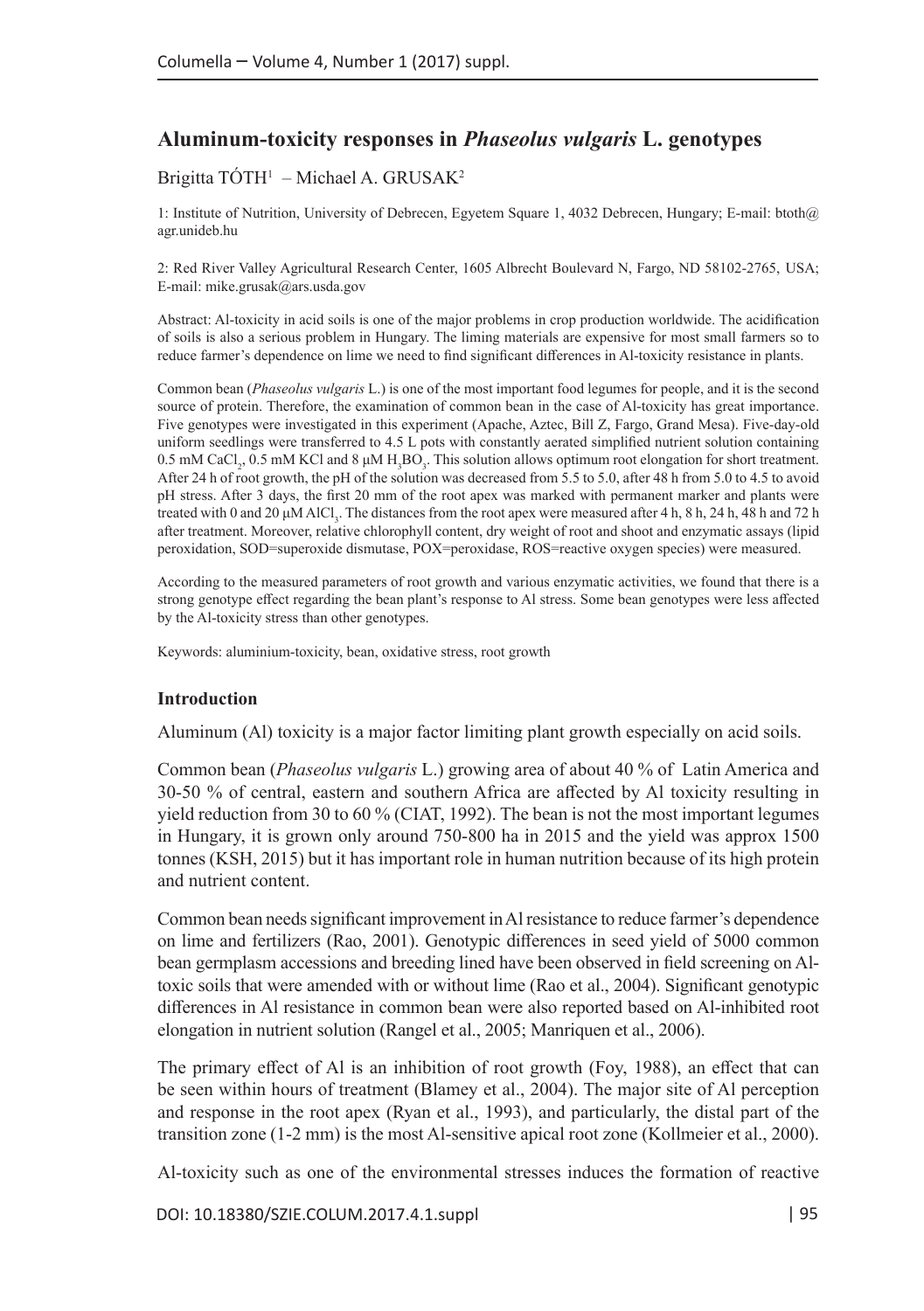oxygen species (ROS) in plant cells (Breusegem et al., 2001). Under normal physiological conditions, cell produce ROS by means of the reduction of molecular oxygen (Hippeli et al., 1999), but under conditions of environmental stress this production is increased. All cells possess a defensive system, consisting of various enzymes such as catalase (CAT), superoxide dismutase (SOD), peroxidase (POX) and reductase. These enzymes efficiently reduce SOD under normal circumstances, but if complete reduction does not occur, as under conditions of increased production, the result may be a state of oxidative stress leading to the oxidation of biomolecules (e.g. lipids, proteins etc) (Schieber and Chandel, 2014). The main objective of the study was to prove that there is a strong genotype effect of Al toxicity and sensitivity in five common bean genotypes.

# **Materials and methods**

Seeds of common bean genotypes Apache, Aztec, Bill Z, Fargo and Grand Mesa from Pinto line were germinated between filter paper, in an upright position. Five-day-old uniform seedlings were transferred to 4.5 litre pots with constantly aerated simplified nutrient solution containing 0.5 mM CaCl<sub>2</sub>, 0.5 mM KCl and 8  $\mu$ M H<sub>3</sub>BO<sub>3</sub>. This solution allows optimum root elongation for three days at least.

After 24 h of root growth, the pH of the solution was lowered to 5.0, after 24 h 4.5 and keeps this pH until at the end of the experiment. The experimental design was a completely randomized design with three pots per treatments, each pot contained 4 plants.

Plants were cultured in a growth chamber with controlled environmental conditions of a 16/8-h light/dark regime, 20/15**°**C day/night temperature and photon flux density of 574 μmol  $m<sup>2</sup>s<sup>-1</sup>$  photosynthetic active radiation at the plant level.

Two hours before Al treatment, tap roots were marked 2 cm behind the root tip using permanent marker, which did not affect root growth during the experimental period. Afterwards, the plants were transferred to simplified nutrient solution containing 0 or 20 μM AlCl<sub>3</sub>. Root elongation was measured at 4, 8, 24, 48 and 72 h of Al treatment using a 1-mm scale. The shoots and roots of common bean were dried at 60 ° C for 3 days and measured with analytical scale.

The enzymes antioxidants analysed in the roots were superoxide dismutase, peroxidise, lipid peroxidation and the amount of ROS. Activity of superoxide dismutase was determined by the method of Misra and Fridovich (1972).

Assay of peroxidise as proposed by Reddy et al. (1995) was adopted for evaluating the activity of peroxidise. For the measurement of lipid peroxidation in root, the TBA test which determines MDA as an end product of lipid peroxidation was used according to Heath and Packer (1968).

To determine the amount of total ROS (reactive oxygen species) 2,7-dichlofluorescein diacetate was used. Protein was measured by the method of Bradford (1976). Microsoft Office Excel 2003 and Sigma Plot 12.0 version were used to the statistical analysis.

## **Results and discussion**

The toxic effect of Al is firstly root related. The dry weight of shoot did not changed significantly when plants were treated with 20  $\mu$ M Al. The dry weight of root decreased significantly at all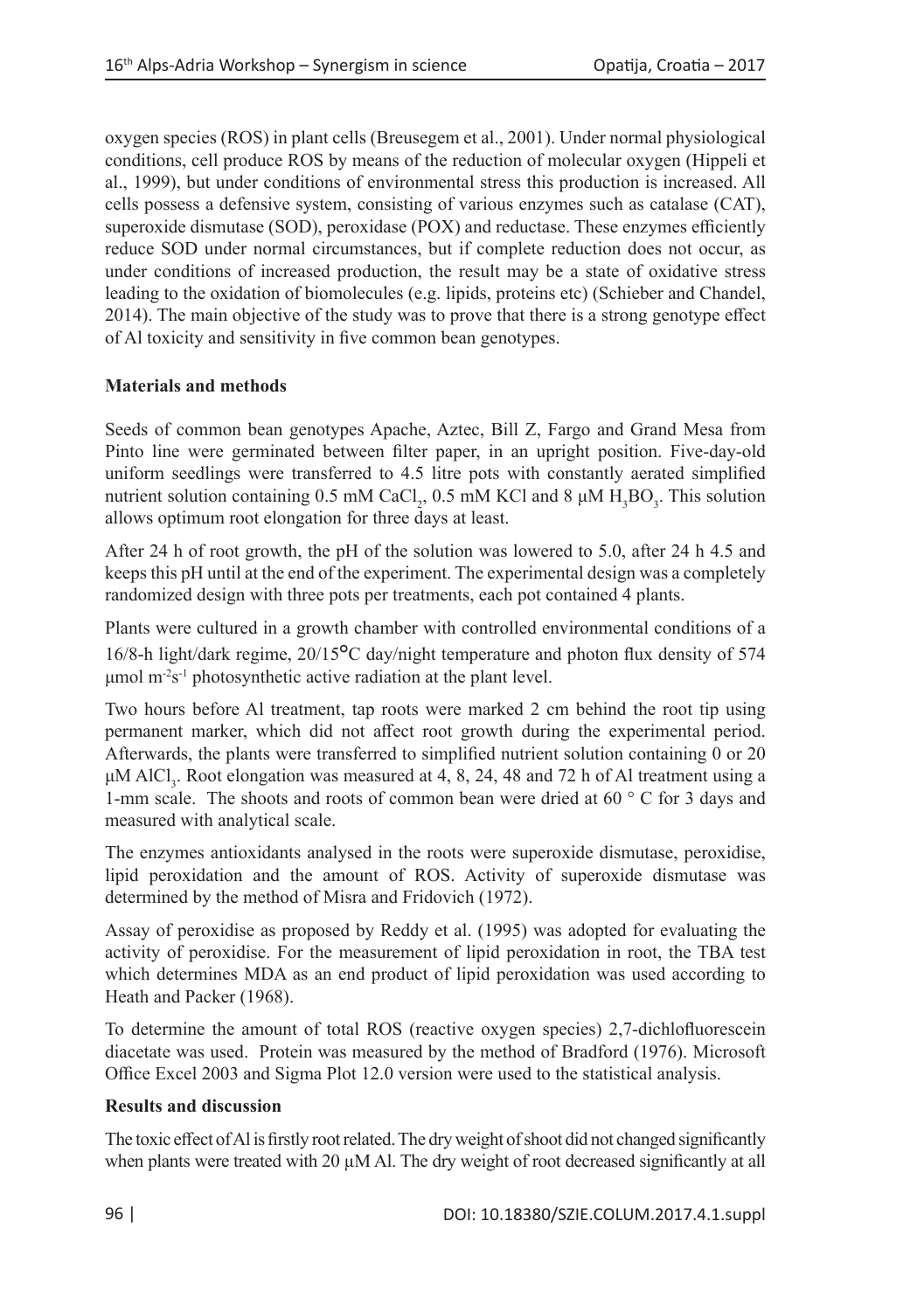examined genotypes (Table 1). The highest decreasing was observed at Apache.

*Table 1. Effect of Al treatment on the shoot and root dry weight of the common bean genotypes(Apache, Aztec, Bill Z, Fargo, Grand Mesa) grown in simplified nutrient solution containing 0.5 mM CaCl<sup>2</sup> , 0.5 mM KCl and 8 μM H<sup>3</sup> BO3 without (0 µM) and with 20 µM Al for up to 72 h at 4.5 pH. Significant difference compared to the 0 μM Al treatment: \*\*p<0.01, \*\*\*p<0.001*

| Genotypes  | shoot dry weight $(g$ plant <sup>-1</sup> ) |                 | root dry weight $(g$ plant <sup>-1</sup> ) |                     |  |
|------------|---------------------------------------------|-----------------|--------------------------------------------|---------------------|--|
|            | $0 \mu M$ Al                                | $20 \mu M$ Al   | $0 \mu M$ Al                               | $20 \mu M$ Al       |  |
| Apache     | $0.27 \pm 0.03$                             | $0.27 \pm 0.05$ | $0.09 \pm 0.02$                            | $0.04 \pm 0.01$ *** |  |
| Aztec      | $0.26 \pm 0.02$                             | $0.23 \pm 0.04$ | $0.07 \pm 0.01$                            | $0.04 \pm 0.00$ *** |  |
| Bill Z     | $0.23 \pm 0.03$                             | $0.24 \pm 0.04$ | $0.08 \pm 0.01$                            | $0.06 \pm 0.01$ **  |  |
| Fargo      | $0.27 \pm 0.06$                             | $0.30 \pm 0.03$ | $0.09 \pm 0.02$                            | $0.06 \pm 0.01$ *** |  |
| Grand Mesa | $0.24 \pm 0.02$                             | $0.25 \pm 0.01$ | $0.08 \pm 0.01$                            | $0.05 \pm 0.01$ **  |  |

The effect of Al on root-elongation rate is best shown as Al-induced inhibition of root elongation (Table 2). The genotypes showed highly significant difference in response to Al supply. The genotypes were arbitrarily ranked for Al resistance in four categories, based on the percentage of Al-induced inhibition of root elongation. Accordingly, Aztec genotype was classified as Al-hipersensitive (inhibition  $> 90\%$ ). Apache and Fargo genotypes were classified as Al-sensitive (inhibition between 50 % and 90 %), Grand Mesa is intermediate (inhibition  $30 - 50$ %) and Bill Z genotype is Al-resistant (inhibition  $<$  30 %). This classification based on 20  $\mu$  M Al treatment for up to 3 days, Rangel et al (2005) with modification.

Reduction of root growth is the most widely recognized symptom of Al toxicity (Foy, 1976). The most frequently genotypic differences in Al resistance entailed measurements of root growth between 24 h and 72 h.

In presence of Al root elongation of both genotypes was several inhibited (30-55 %) 4 h after the beginning of the Al treatment. After 8-h treatment, both genotypes recovered, Aztec and Fargo more than Bill Z and Grand Mesa.

*Table 2. Al-induced inhibition of root elongation of five common bean genotypes (Apache, Aztec, Bill Z, Fargo, Grand Mesa*) grown in a solution containing 0.5 mM CaCl<sub>2</sub>, 0.5 mM KCl and 8 μM H<sub>3</sub>BO<sub>3</sub> for 72 h at 20 μM *Al, pH 4.5 (n=12)*

|            | Al-inhibited root elongation % |       |       |       |       |  |
|------------|--------------------------------|-------|-------|-------|-------|--|
| Genotypes  | 4h                             | 8h    | 24h   | 48h   | 72h   |  |
| Apache     | 54.68                          | 66.06 | 75.93 | 83.33 | 64.38 |  |
| Aztec      | 61.54                          | 72.73 | 78.92 | 86.68 | 90.32 |  |
| Bill Z     | 30.11                          | 32.74 | 26.63 | 18.38 | 26.51 |  |
| Fargo      | 39.76                          | 70.07 | 78.13 | 76.65 | 80.59 |  |
| Grand Mesa | 54.24                          | 49.64 | 32.18 | 31.15 | 33.71 |  |

Cumming et al. (1992) proposed that Al resistance is an inducible trait in common bean requiring a period of stress before a resistance mechanism is switched on. In fact, these authors observed an initial decline in the root elongation of an Al-resistant cultivar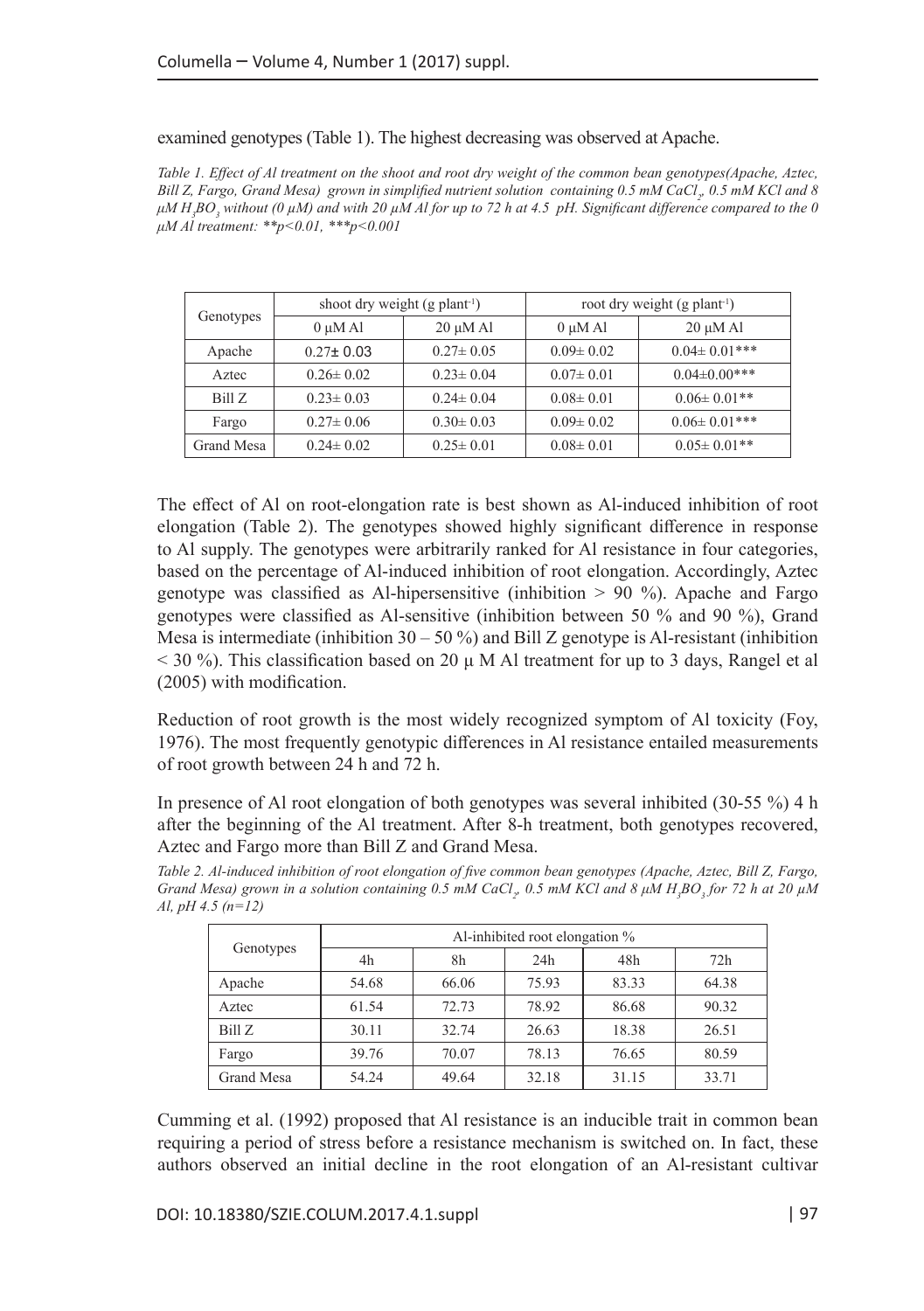followed by a substantial increase after 24 h of Al exposure, while the Al-sensitive cultivar showed a steady decline in the elongation rate over the experimental time. Resistance to Al might be achieved by chelation or detoxicification of Al by organic acids, either within the plant (Al tolerant) or in the rhizosphere by root exudation (Al exclusion) (Foy, 1988).

It is proved that exposure to Al could affect production of reactive oxygen species (ROS) in plants because Al stress causes peroxidation of lipids in the plasma membrane, the effect that could be due to ROS and Al induces the expression of several genes encoding antioxidative enzymes such as glutathione S-transferase, peroxidase and superoxide dismutase (SOD). Metals, including Al, are known to act as catalysts in ROS production and to induce oxidative damage in plants (Yamamoto et al., 2002). The activity of SOD is increased in all genotype, the increasing was significant at Fargo and Grand Mesa. There is no connection between SOD and POX activity effected by Al stress. The POX activity significantly increased in Apache, Aztec and Fargo common bean genotypes (Table 2).

*Table 3. Effect of Al on enzymatic activity (SOD, POX, LP) in the roots of five common bean genotypes (Apache, Aztec, Bill Z, Fargo, Grand Mesa) grown in a solution containing 0.5 mM CaCl<sup>2</sup> , 0.5 mM KCl and 8 μM H<sup>3</sup> BO3 for 72 h at 20 µM Al, pH 4.5 (n=4) Significant difference compared to the 0 μM Al treatment: \*p<0.05, \*\*p<0.01* 

| Genotypes              | $SOD$ (Ug <sup>-1</sup> FW) |                       | POX ( $\triangle$ A436 g <sup>-1</sup> FW min <sup>-1</sup> ) |                   | $LP$ (nmol MDA $g^{-1}FW$ ) |                    |
|------------------------|-----------------------------|-----------------------|---------------------------------------------------------------|-------------------|-----------------------------|--------------------|
|                        | $0 \mu m$ Al                | <u>20 um Al</u>       | $0 \, \mathrm{um}$ Al                                         | <u>20 um Al</u>   | $0 \text{ µm}$ Al           | $20 \text{ µm}$ Al |
| <b>Apache</b>          | $0.15 \pm 0.02$             | $0.18 \pm 0.02$       | $2.58 \pm 0.58$                                               | $3.52 \pm 0.37*$  | $5.56 \pm 1.31$             | $5.05 \pm 0.83$    |
| Aztec                  | $0.14 \pm 0.03$             | $0.22 \pm 0.04$       | $2.67 \pm 0.21$                                               | $4.13 \pm 0.75$ * | $19.90 \pm 4.53$            | $10.48 \pm 5.30$   |
| Bill Z                 | $0.12 \pm 0.02$             | $0.16 \pm 0.02$       | $2.60 \pm 0.25$                                               | $2.65 \pm 0.29$   | $7.74 \pm 3.42$             | $10.76 \pm 3.81$   |
|                        | $0.16 \pm 0.01$             | $0.29 \pm 0.07*$      | $2.99 \pm 0.18$                                               | $4.65 \pm 0.92*$  | $28.49 \pm 9.21$            | $28.41 \pm 5.65$   |
| Fargo<br>Grand<br>Mesa | $0.10 \pm 0.02$             | $0.16\pm$<br>$0.01**$ | $0.79 \pm 0.12*$                                              | $0.89 \pm 0.01$   | 11.42± 1.44                 | $37.41 \pm 13.74*$ |

*(SOD = superoxide dismutase, ROX = peroxidase, LP = lipid peroxidation, FW = fresh weight, MDA = malondialdehyde)*

Although the thiobarbituric acid (TBA) assay is the most extensively used test for the measurement of lipid peroxidation in cell membranes and isolated lipids (Girotti et al. 1985) limitations of the test have been documented (Halliwell and Gutteridge 1990). Lipid peroxidation is less sensitive to Al than the inhibition of root elongation. Therefore, the close relationship between root elongation rate and lipid peroxidation, independent of the factor responsible for growth inhibition suggests that lipid peroxidation is the consequence rather than the primary cause of Al injury to plant roots (Cakmak and Horst, 1991). The amount of malondialdehyde decreased in Aztec when plants were treated with 20 μM Al. This value was around the control in Apache and Fargo. The amount of malondialdehyde significantly increased at 20  $\mu$ M Al compared to 0  $\mu$ M Al treatment (Table 3). According to Souza et al. (2002) a short-term Al exposure has an effect on the protein content and expression in maize root. Their results are demonstrated that the total protein content along the root apex was not affected by Al in the Al-tolerant line, but decreased in the sensitive line. To the contrary, we observed different effect of Al treatment on protein content in common bean root. The amount of protein increased when plant were treated with Al, significant increment was observed in all genotypes. The amount of reactive oxygen species was calculated based on protein content (Table 4). The amount of ROS increased in Apache, Aztec, Bill Z and Grand Mesa genotypes.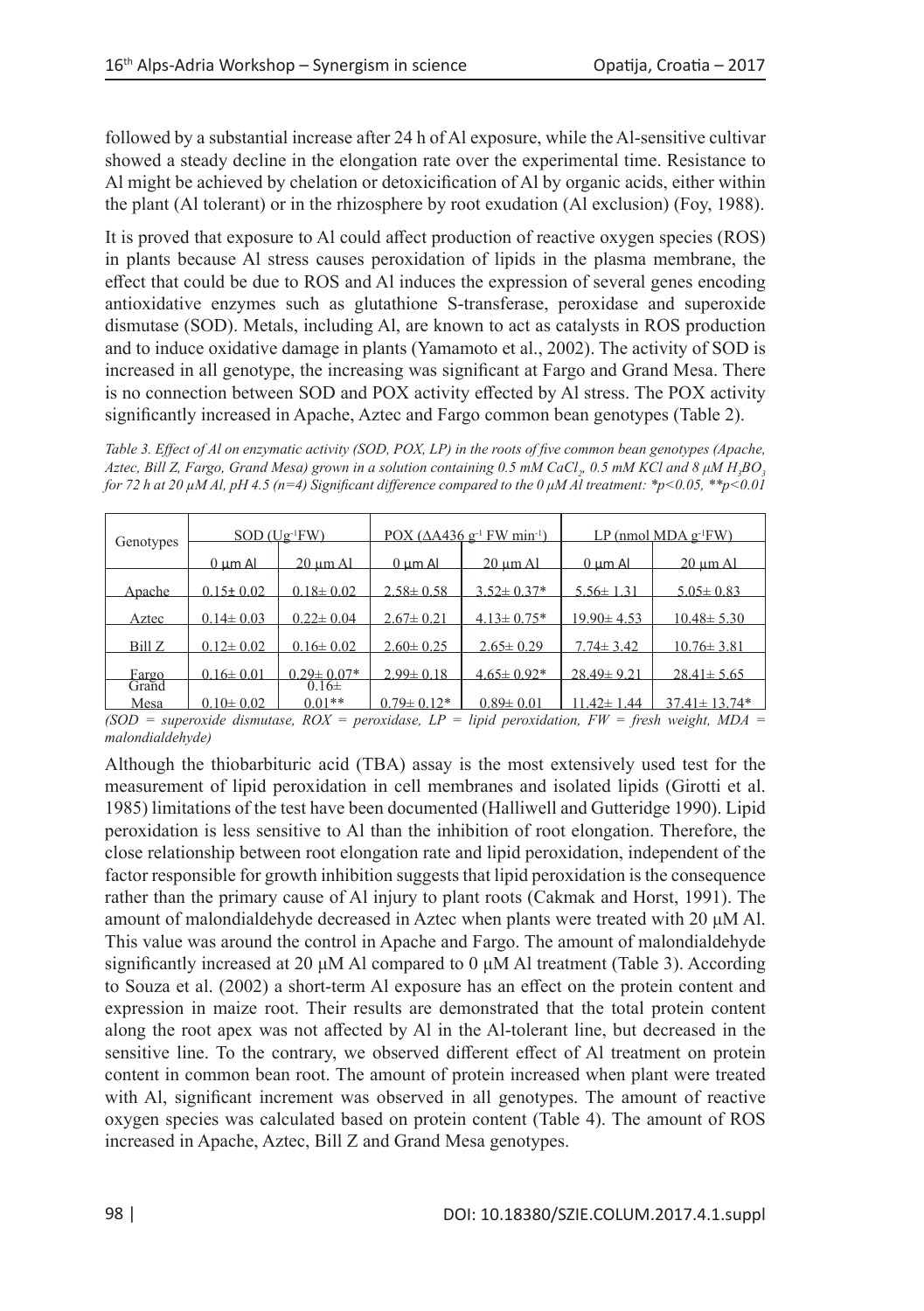*Table 4. Effect of Al toxicity on protein content and ROS in the roots of five common bean genotypes (Apache, Aztec, Bill Z, Fargo, Grand Mesa) grown in a solution containing 0.5 mM CaCl<sup>2</sup> , 0.5 mM KCl and 8 μM H<sup>3</sup> BO3 for 72 h at 20 µM Al, pH 4.5 (n=5) Significant difference compared to the 0 μM Al treatment: \*p<0.05, \*\*p<0.01, \*\*\*p<0.001*

|            |                  | protein (mg protein/FW) | ROS (RFU µg protein) |               |  |
|------------|------------------|-------------------------|----------------------|---------------|--|
| Genotypes  | $0 \mu m$ Al     | $20 \mu m$ Al           | $0 \mu m$ Al         | $20 \mu m$ Al |  |
| Apache     | $6.36 \pm 0.23$  | $7.67 \pm 0.35***$      | 77.43                | 102.66        |  |
| Aztec      | $10.02 \pm 0.88$ | $14.58 \pm 2.07**$      | 4.03                 | 43.59         |  |
| Bill Z     | $7.19 \pm 0.30$  | $11.02 \pm 0.46$ **     | 36.40                | 56.39         |  |
| Fargo      | $8.57 \pm 0.42$  | $12.00 \pm 2.45*$       | 59.81                | 38.51         |  |
| Grand Mesa | $8.71 \pm 0.43$  | $9.87 \pm 0.38$ **      | 67.77                | 71.45         |  |

*(ROS = reactive oxygen species, RFU = relative fluorescence unit)*

#### **Conclusions**

 $Al<sup>3+</sup>$  solubilized in acidic soil is extremely toxic in terms of root elongation, and is believed to be the primary factor inhibiting plant growth. Therefore, intensive research has been conducted in order to ascertain the mechanisms inherent to the Al toxicity and tolerance, on scales from the global to the molecular. Many of the biological activities of the plant are altered via the Al toxicity. So through selection and breeding process strategies, it is possible to develop Al tolerant plant. According to the measured parameters of root growth and various enzymatic activities, we found that there is a strong genotype effect regarding the bean plant's response to Al stress. Some bean genotypes were less affected by the Al-toxicity stress than other genotypes. At this point, we have not determined the critical molecular mechanisms that explain these genotypic differences. This will require some targeted molecular biology examinations. Over the past decades many researches has been done for significant progress towards the goal of developing crops better suited for cultivation with Al toxicity in acid soil.

With further identification of molecular markers linked with Al-tolerance gene it is possible to develop better Al tolerant crop. These measures in the field of research can be able to solve the problem of food scarcity due to abiotic stress and thus give food security to the malnourished population in the developing third world countries.

### **Acknowledgement**

This research has been supported by Hungarian State Post Doctoral Scholarship. Authors thank Ana-Flor Milan Lopez, Chee-Ming Li, David Dworak and Ashley Hudson for providing excellent technical assistance.

#### **References**

- Blamey F. P. C., Nishizawa N. K., Yoshimura E. (2004): Timing, magnitude, and localization of initial soluble aluminum injuries to mung bean roots. Soil Sci Plant Nutr 50: 67-76.
- Bradford M. M. (1976): A rapid and sensitive method for the quantitation of microgram quantities to protein utilizing the principles of protein-dye binding. Anal Biochem 72: 248-254.
- Breusegem F., Vranová E., Dat J. F., Inzé D. (2001): The role of active oxygen species in plant signal transduction. Plant Science 161, 405-414.
- Cakmak I., Horst W. J. (1991): Effect of aluminium on lipid peroxidation, superoxide dismutase, catalase, and peroxidase activities in root tips of soybean (*Glycin max*). Physiologia Plantarum 83: 463-468.